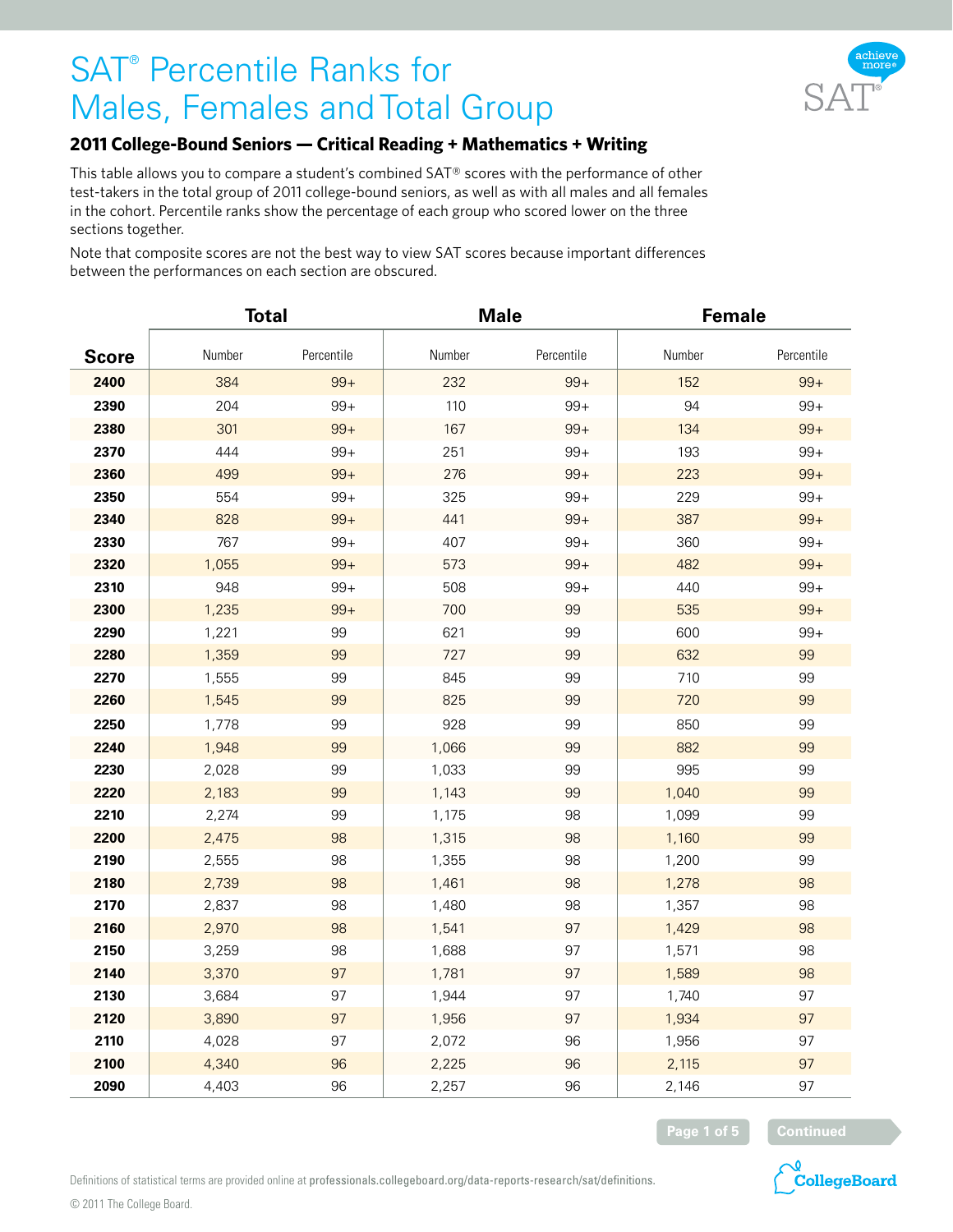

### **2011 College-Bound Seniors — Critical Reading + Mathematics + Writing**

|              | <b>Total</b> |            | <b>Male</b> |            | <b>Female</b> |            |
|--------------|--------------|------------|-------------|------------|---------------|------------|
| <b>Score</b> | Number       | Percentile | Number      | Percentile | Number        | Percentile |
| 2080         | 4,536        | 96         | 2,258       | 95         | 2,278         | 96         |
| 2070         | 4,926        | 96         | 2,514       | 95         | 2,412         | 96         |
| 2060         | 5,041        | 95         | 2,567       | 95         | 2,474         | 96         |
| 2050         | 5,315        | 95         | 2,702       | 94         | 2,613         | 95         |
| 2040         | 5,683        | 95         | 2,903       | 94         | 2,780         | 95         |
| 2030         | 5,849        | 94         | 2,976       | 94         | 2,873         | 95         |
| 2020         | 5,957        | 94         | 3,037       | 93         | 2,920         | 94         |
| 2010         | 6,381        | 93         | 3,272       | 93         | 3,109         | 94         |
| 2000         | 6,709        | 93         | 3,414       | 92         | 3,295         | 94         |
| 1990         | 6,569        | 93         | 3,354       | 92         | 3,215         | 93         |
| 1980         | 6,931        | 92         | 3,466       | 91         | 3,465         | 93         |
| 1970         | 7,210        | 92         | 3,615       | 91         | 3,595         | 93         |
| 1960         | 7,521        | 91         | 3,785       | 90         | 3,736         | 92         |
| 1950         | 7,857        | 91         | 3,926       | $90\,$     | 3,931         | 92         |
| 1940         | 7,999        | 90         | 4,020       | 89         | 3,979         | 91         |
| 1930         | 8,412        | $90\,$     | 4,150       | 89         | 4,262         | 91         |
| 1920         | 8,813        | 89         | 4,368       | 88         | 4,445         | 90         |
| 1910         | 8,891        | 89         | 4,411       | 88         | 4,480         | 90         |
| 1900         | 9,293        | 88         | 4,640       | 87         | 4,653         | 89         |
| 1890         | 9,608        | 88         | 4,775       | 87         | 4,833         | 89         |
| 1880         | 9,920        | 87         | 4,961       | 86         | 4,959         | 88         |
| 1870         | 10,207       | 86         | 5,031       | 85         | 5,176         | 87         |
| 1860         | 10,524       | 86         | 5,169       | 85         | 5,355         | 87         |
| 1850         | 10,752       | 85         | 5,286       | 84         | 5,466         | 86         |
| 1840         | 11,136       | 84         | 5,465       | 83         | 5,671         | 86         |
| 1830         | 11,583       | 84         | 5,616       | 82         | 5,967         | 85         |
| 1820         | 11,758       | 83         | 5,730       | 82         | 6,028         | 84         |
| 1810         | 12,125       | 82         | 5,989       | 81         | 6,136         | 84         |
| 1800         | 12,379       | 82         | 6,138       | 80         | 6,241         | 83         |
| 1790         | 12,856       | 81         | 6,244       | 79         | 6,612         | 82         |
| 1780         | 13,035       | 80         | 6,335       | 79         | 6,700         | 81         |
| 1770         | 13,211       | 79         | 6,444       | 78         | 6,767         | 81         |
| 1760         | 13,674       | 78         | 6,664       | $77 \,$    | 7,010         | 80         |
| 1750         | 14,015       | 78         | 6,782       | 76         | 7,233         | 79         |
| 1740         | 14,313       | $77\,$     | 6,859       | 75         | 7,454         | 78         |
| 1730         | 14,637       | 76         | 7,059       | 74         | 7,578         | 77         |
| 1720         | 15,055       | 75         | 7,235       | 73         | 7,820         | 76         |
| 1710         | 15,108       | $74\,$     | 7,241       | $72\,$     | 7,867         | 75         |



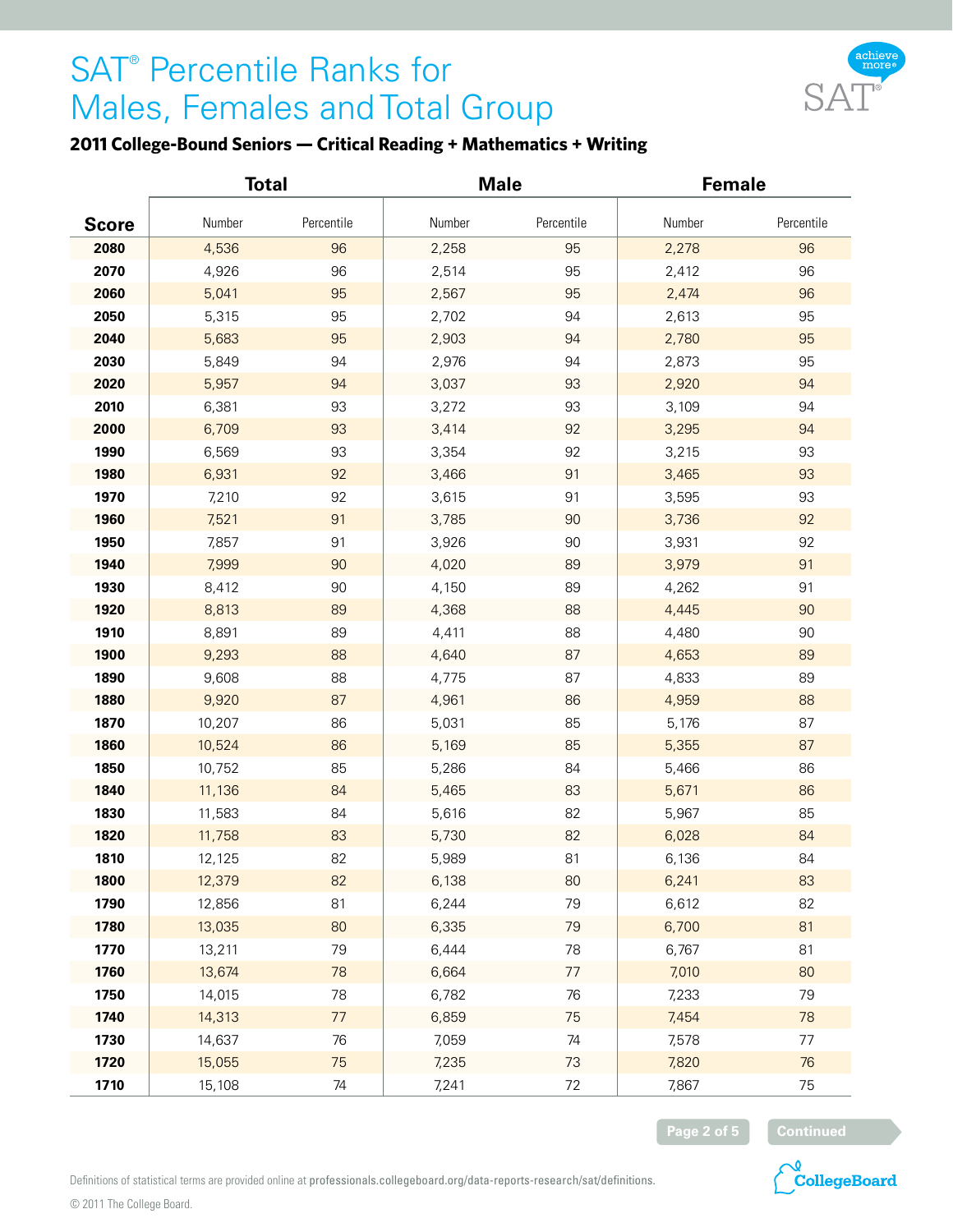

### **2011 College-Bound Seniors — Critical Reading + Mathematics + Writing**

|              | <b>Total</b> |            | <b>Male</b> |            | <b>Female</b> |            |
|--------------|--------------|------------|-------------|------------|---------------|------------|
| <b>Score</b> | Number       | Percentile | Number      | Percentile | Number        | Percentile |
| 1700         | 15,451       | 73         | 7,395       | 71         | 8,056         | 74         |
| 1690         | 15,578       | 72         | 7,451       | 70         | 8,127         | 74         |
| 1680         | 15,794       | 71         | 7,492       | 69         | 8,302         | 73         |
| 1670         | 16,142       | 70         | 7,650       | 68         | 8,492         | 72         |
| 1660         | 16,650       | 69         | 7,984       | 67         | 8,666         | 71         |
| 1650         | 16,745       | 68         | 8,019       | 66         | 8,726         | 70         |
| 1640         | 17,033       | 67         | 8,002       | 65         | 9,031         | 69         |
| 1630         | 17,516       | 66         | 8,344       | 64         | 9,172         | 68         |
| 1620         | 17,523       | 65         | 8,216       | 63         | 9,307         | 67         |
| 1610         | 17,939       | 64         | 8,467       | 62         | 9,472         | 65         |
| 1600         | 18,133       | 63         | 8,634       | 61         | 9,499         | 64         |
| 1590         | 18,033       | 62         | 8,475       | 60         | 9,558         | 63         |
| 1580         | 18,569       | 61         | 8,744       | 59         | 9,825         | 62         |
| 1570         | 18,798       | 59         | 8,843       | 57         | 9,955         | 61         |
| 1560         | 19,086       | 58         | 8,913       | 56         | 10,173        | 60         |
| 1550         | 19,075       | 57         | 8,884       | 55         | 10,191        | 59         |
| 1540         | 19,428       | 56         | 8,908       | 54         | 10,520        | 57         |
| 1530         | 19,668       | 55         | 9,107       | 53         | 10,561        | 56         |
| 1520         | 19,886       | 53         | 9,128       | 52         | 10,758        | 55         |
| 1510         | 20,170       | 52         | 9,195       | 50         | 10,975        | 54         |
| 1500         | 20,229       | 51         | 9,295       | 49         | 10,934        | 53         |
| 1490         | 19,944       | 50         | 9,130       | 48         | 10,814        | 51         |
| 1480         | 19,960       | 49         | 9,054       | 47         | 10,906        | 50         |
| 1470         | 20,251       | 47         | 9,400       | 46         | 10,851        | 49         |
| 1460         | 19,974       | 46         | 9,203       | 44         | 10,771        | 48         |
| 1450         | 20,418       | 45         | 9,397       | 43         | 11,021        | 46         |
| 1440         | 20,139       | 44         | 9,115       | 42         | 11,024        | 45         |
| 1430         | 20,389       | 42         | 9,277       | $41$       | 11,112        | 44         |
| 1420         | 20,170       | 41         | 9,196       | 40         | 10,974        | 43         |
| 1410         | 20,067       | 40         | 9,171       | 39         | 10,896        | 41         |
| 1400         | 20,193       | 39         | 9,134       | 37         | 11,059        | 40         |
| 1390         | 20,082       | 38         | 8,976       | 36         | 11,106        | 39         |
| 1380         | 19,760       | 36         | 8,904       | 35         | 10,856        | 38         |
| 1370         | 20,053       | 35         | 9,013       | 34         | 11,040        | 36         |
| 1360         | 19,901       | 34         | 8,934       | 33         | 10,967        | 35         |
| 1350         | 19,240       | 33         | 8,628       | 32         | 10,612        | 34         |
| 1340         | 19,425       | 32         | 8,703       | $30\,$     | 10,722        | 33         |
| 1330         | 19,352       | $30\,$     | 8,694       | 29         | 10,658        | 31         |



**CollegeBoard**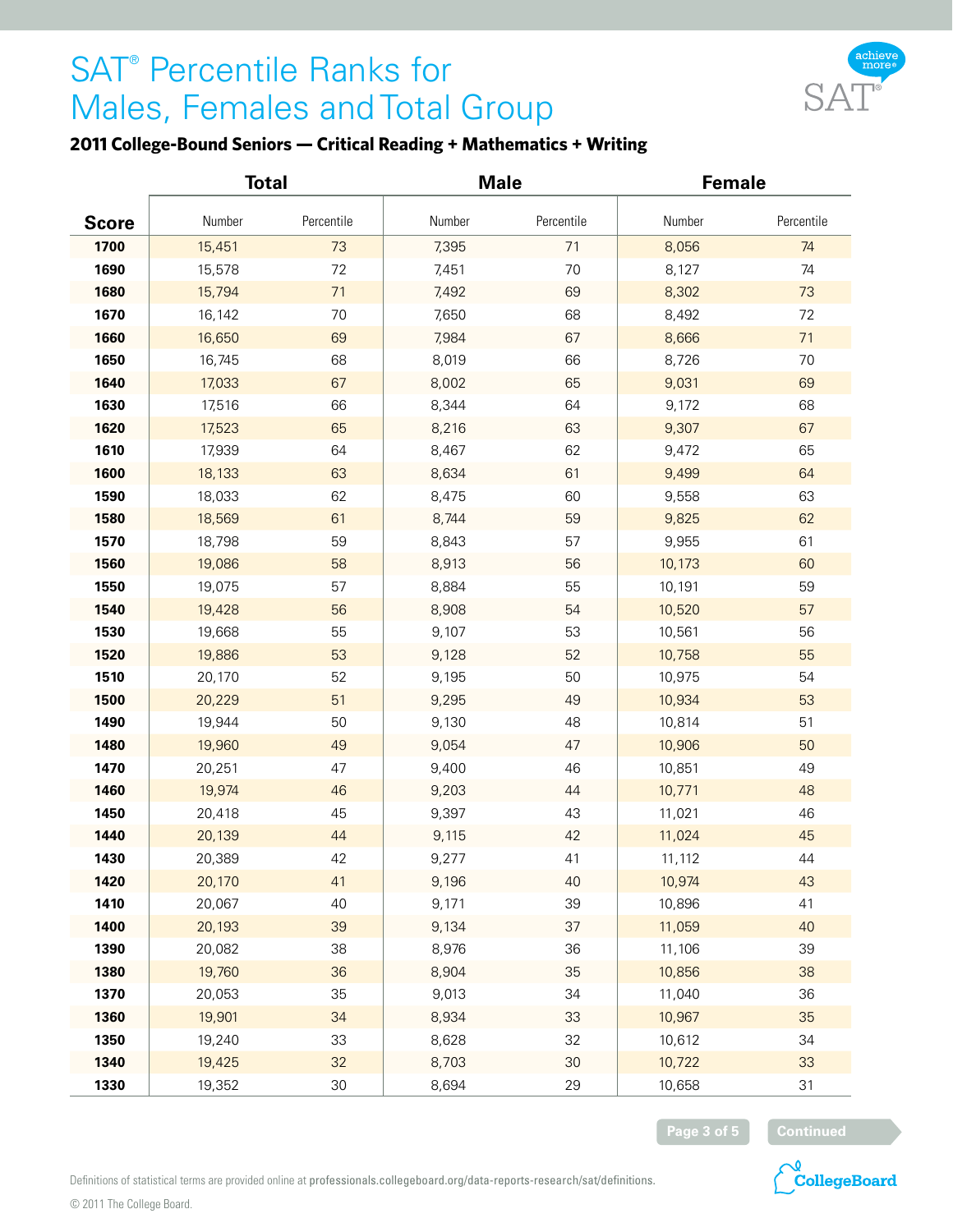

### **2011 College-Bound Seniors — Critical Reading + Mathematics + Writing**

|              | <b>Total</b> |                           | <b>Male</b> |                  | <b>Female</b> |                  |
|--------------|--------------|---------------------------|-------------|------------------|---------------|------------------|
| <b>Score</b> | Number       | Percentile                | Number      | Percentile       | Number        | Percentile       |
| 1320         | 19,002       | 29                        | 8,475       | 28               | 10,527        | 30               |
| 1310         | 18,815       | 28                        | 8,401       | 27               | 10,414        | 29               |
| 1300         | 18,648       | 27                        | 8,490       | 26               | 10,158        | 28               |
| 1290         | 17,989       | 26                        | 8,177       | 25               | 9,812         | 27               |
| 1280         | 17,688       | 25                        | 7,878       | 24               | 9,810         | 26               |
| 1270         | 17,396       | 24                        | 7,817       | 23               | 9,579         | 25               |
| 1260         | 17,252       | 23                        | 7,631       | 22               | 9,621         | 23               |
| 1250         | 16,945       | 22                        | 7,544       | 21               | 9,401         | 22               |
| 1240         | 16,600       | 21                        | 7,402       | 20               | 9,198         | 21               |
| 1230         | 16,161       | 20                        | 7,145       | 19               | 9,016         | 20               |
| 1220         | 15,782       | 19                        | 6,984       | 18               | 8,798         | 19               |
| 1210         | 15,296       | $18\,$                    | 6,811       | 17               | 8,485         | 18               |
| 1200         | 14,752       | 17                        | 6,397       | 16               | 8,355         | 17               |
| 1190         | 14,233       | $16\,$                    | 6,283       | 16               | 7,950         | $16\,$           |
| 1180         | 13,948       | 15                        | 6,214       | 15               | 7,734         | 16               |
| 1170         | 13,371       | 14                        | 5,962       | 14               | 7,409         | 15               |
| 1160         | 13,087       | 14                        | 5,677       | 13               | 7,410         | 14               |
| 1150         | 12,588       | 13                        | 5,572       | 13               | 7,016         | 13               |
| 1140         | 11,994       | 12                        | 5,390       | 12               | 6,604         | 12               |
| 1130         | 11,672       | 11                        | 5,204       | 11               | 6,468         | 12               |
| 1120         | 11,231       | $11$                      | 4,919       | 11               | 6,312         | 11               |
| 1110         | 10,736       | $10$                      | 4,719       | 10               | 6,017         | $10$             |
| 1100         | 10,295       | $\boldsymbol{9}$          | 4,504       | $\boldsymbol{9}$ | 5,791         | 10               |
| 1090         | 9,834        | $\boldsymbol{9}$          | 4,375       | 9                | 5,459         | $\boldsymbol{9}$ |
| 1080         | 9,331        | $\,8\,$                   | 4,112       | $\,8\,$          | 5,219         | $\,8\,$          |
| 1070         | 8,874        | $\,8\,$                   | 3,955       | $\,8\,$          | 4,919         | $\,8\,$          |
| 1060         | 8,602        | $\overline{7}$            | 3,805       | $\overline{7}$   | 4,797         | $\overline{7}$   |
| 1050         | 8,004        | $\overline{7}$            | 3,521       | 7                | 4,483         | $\overline{7}$   |
| 1040         | 7,499        | $\,6\,$                   | 3,389       | $\,6$            | 4,110         | $\,6\,$          |
| 1030         | 7,210        | $\,6$                     | 3,190       | 6                | 4,020         | $\,6$            |
| 1020         | 6,702        | $\sqrt{5}$                | 3,058       | $\,6$            | 3,644         | $\sqrt{5}$       |
| 1010         | 6,392        | $\mathbf 5$               | 2,852       | 5                | 3,540         | 5                |
| 1000         | 6,025        | $\sqrt{5}$                | 2,763       | $\mathbf 5$      | 3,262         | $\sqrt{5}$       |
| 990          | 5,563        | $\overline{4}$            | 2,517       | 4                | 3,046         | $\overline{4}$   |
| 980          | 5,419        | $\overline{4}$            | 2,511       | $\overline{a}$   | 2,908         | $\overline{4}$   |
| 970          | 5,134        | $\overline{4}$            | 2,410       | 4                | 2,724         | $\overline{4}$   |
| 960          | 4,777        | $\ensuremath{\mathsf{3}}$ | 2,191       | 4                | 2,586         | $\mathsf{3}$     |
| 950          | 4,430        | $\ensuremath{\mathsf{3}}$ | 2,071       | 3                | 2,359         | 3                |